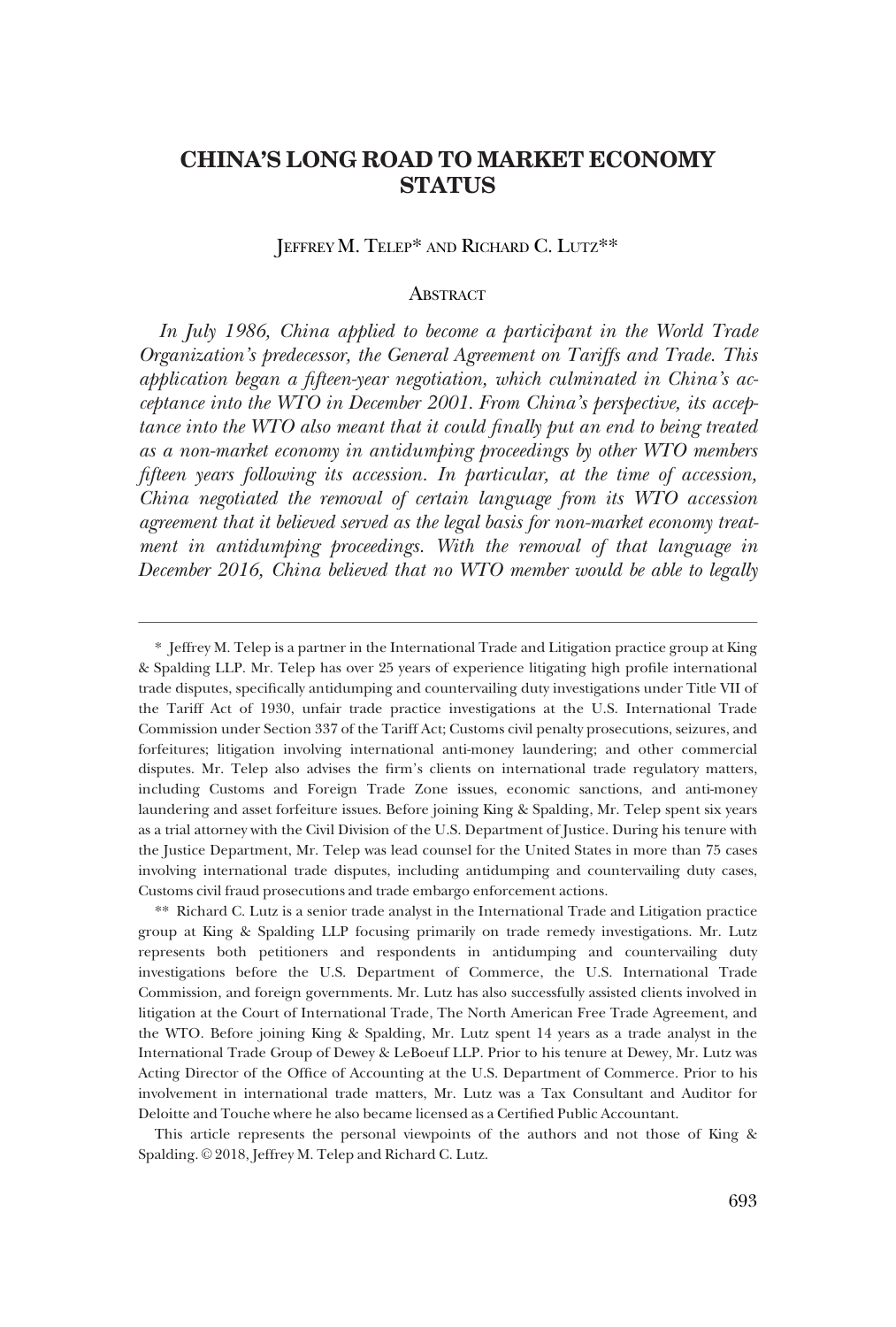*continue to treat it as a non-market economy in antidumping proceedings. December 2016 has come and gone, the language has been removed from its accession agreement, but the EU and the United States continue to treat China as a non-market economy, and it appears China will continue to be relegated to this status for the foreseeable future. This Article addresses the accession agreement language regarding China's status as a non-market economy, the removal of that language, and the respective arguments of the EU and the United States in certain WTO proceedings regarding the significance of the terms of China's accession.* 

| II. CHINA'S ACCESSION TO THE WORLD TRADE ORGANIZATION  695 |  |
|------------------------------------------------------------|--|
|                                                            |  |
|                                                            |  |
|                                                            |  |
|                                                            |  |

#### I. INTRODUCTION

This Article examines the history and current status of the trade dispute between China and the United States regarding the continued use of the non-market economy methodology in antidumping proceedings. China exported \$506 billion of goods to the United States during 2017, making it the largest exporter to the United States.<sup>1</sup> Mexico was a distant second, exporting \$314 billion of goods to the United States during the same period.<sup>2</sup> The major difference between the U.S. trade relationship with China and the U.S. trade relationship with Mexico is the significant trade imbalance. The United States' 2017 trade deficit with Mexico was \$71 billion compared to the United States' trade deficit with China of \$375 billion.3 For the U.S. government, this lopsided trade relationship is the focus of much attention and concern.<sup>4</sup> Central to the issue of trade imbalances and unfair trade practices is whether China should be treated as a market economy or non-market economy

<sup>1.</sup> *See* U.S. CENSUS BUREAU & U.S. BUREAU OF ECON. ANALYSIS, U.S. INTERNATIONAL TRADE IN GOODS AND SERVICES: DECEMBER 2017, FT-900 (17-12), 16 (Feb. 6, 2018).

<sup>2.</sup> *See id*.

<sup>3.</sup> *See id*.

*See, e.g*., The White House, Office of the Press Secretary, Readout of President Donald J. 4. Trump's Call with President Xi Jinping of the People's Republic of China (Jan. 16, 2018), [https://](https://www.whitehouse.gov/briefings-statements/readout-president-donald-j-trumps-call-president-xi-jinping-peoples-republic-china-2/)  [www.whitehouse.gov/briefings-statements/readout-president-donald-j-trumps-call-president-xi](https://www.whitehouse.gov/briefings-statements/readout-president-donald-j-trumps-call-president-xi-jinping-peoples-republic-china-2/)[jinping-peoples-republic-china-2/](https://www.whitehouse.gov/briefings-statements/readout-president-donald-j-trumps-call-president-xi-jinping-peoples-republic-china-2/).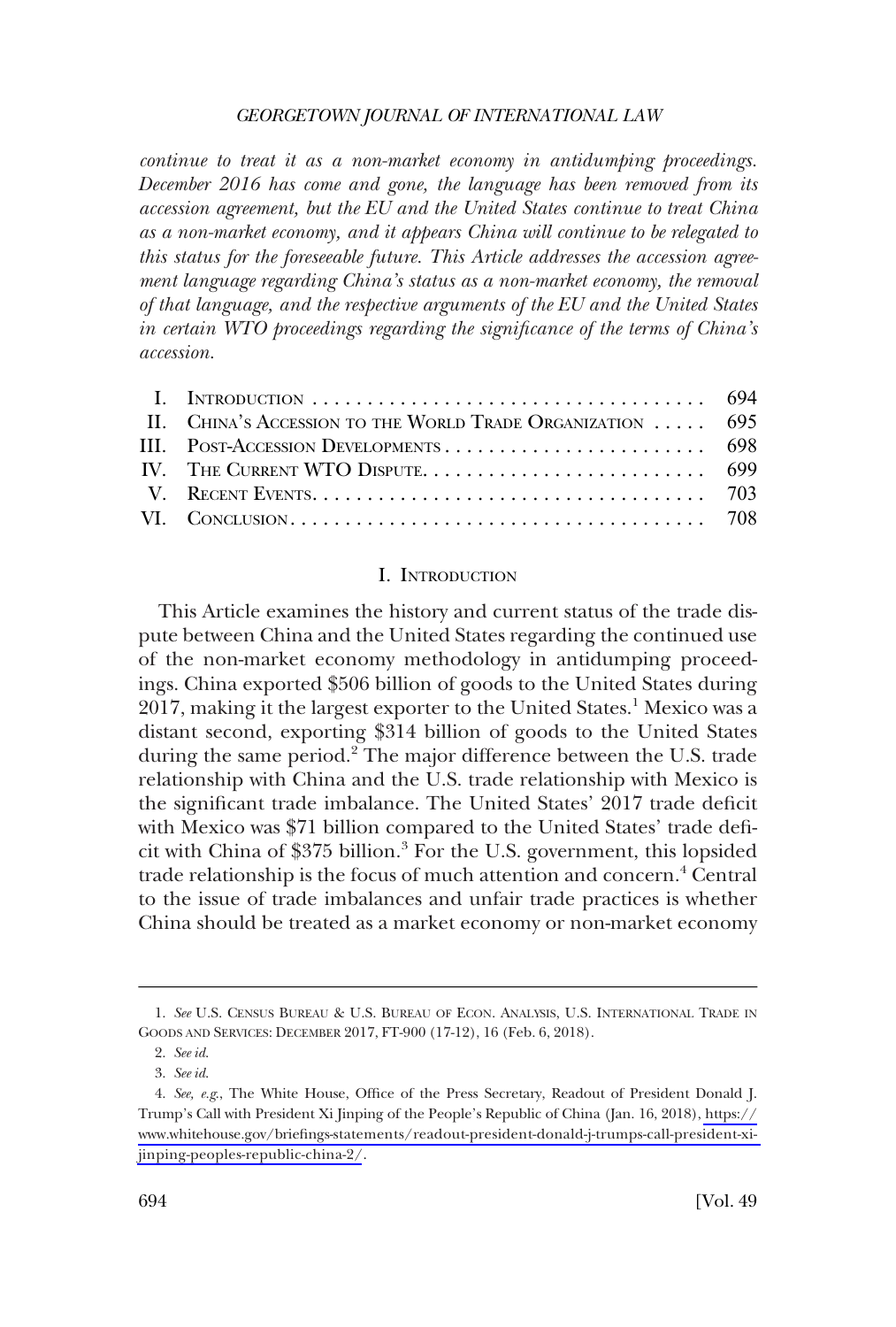<span id="page-2-0"></span>in antidumping proceedings in the United States, as this determination establishes how fair trade is measured.

Historically, the dumping margins (and corresponding antidumping duties) on products from China have been calculated using the nonmarket economy methodology, where Chinese manufacturers' and exporters' export prices are compared to a normal value that is calculated using the Chinese producer's factors of production valued with surrogate amounts from an economically comparable country.<sup>5</sup> Surrogate country values are used in lieu of the Chinese producers' own input values because prices and costs experienced in China are not based upon market principles.<sup>6</sup> If China graduates to marketeconomy status, its dumping margins would be determined based upon Chinese prices and cost information.<sup>7</sup> Many industry experts believe that treating China as a market economy country would lower or remove dumping margins significantly, further increasing the amount of products exported from China, further driving up the China trade imbalance, and further displacing the U.S. workers that compete with China's export industries.<sup>8</sup> By example, a study focusing on the European Union estimated that granting market economy status would have a significant adverse effect on the EU economy with production output decreasing by  $\epsilon$ 114.1 billion to  $\epsilon$ 228 billion per year, putting at least 1.7 to 3.5 million jobs at risk.<sup>9</sup>

### II. CHINA'S ACCESSION TO THE WORLD TRADE ORGANIZATION

In July 1986, China applied for admission to the WTO's predecessor, the General Agreement on Tariffs and Trade ("GATT"),<sup>10</sup> triggering a lengthy negotiation process. At that time, the United States already treated China as a non-market economy when determining whether

<sup>5. 19</sup> U.S.C. § 1677b (c)(4).

<sup>6.</sup> *See* INT'L TRADE ADMIN., U.S. DEP'T OF COM., ENFORCEMENT AND COMPLIANCE ANTIDUMPING MANUAL, ch.10, at 2 (2015).

<sup>7.</sup> *See* Request for Consultations by China, *United States—Measures Related to Price Comparison Methodologies*, at 1, WTO Doc. WT/DS515/1 (Dec. 15, 2016) [hereinafter *US—Price Comparison Methodologies*].

<sup>8.</sup> *See, e.g*., ROBERT E. SCOTT & XIAO JIANG, ECON. POL'Y INST., UNILATERAL GRANT OF MARKET ECONOMY STATUS TO CHINA WOULD PUT MILLIONS OF EU JOBS AT RISK, EPI BRIEFING PAPER #407, at 1 (Sept. 18, 2015).

<sup>9.</sup> *Id*. at 11.

<sup>10.</sup> Working Party on the Accession of China, *Checklist of Documents*, WTO Doc. WT/ACC/ CHN/23/Rev. 1 (July 31, 2001) (referencing document L/6017 dated July 14, 1986).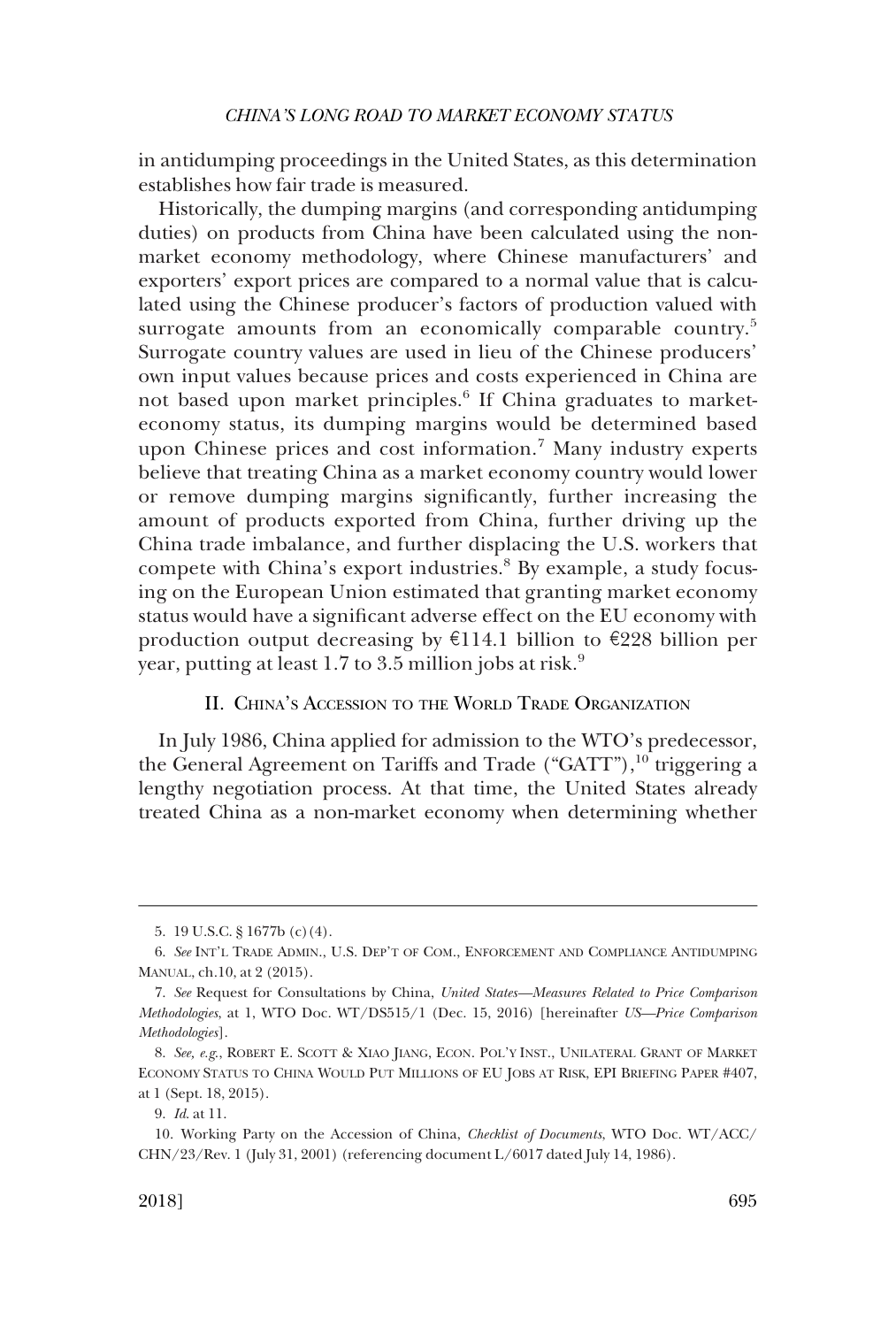China's exported products were fairly traded.<sup>11</sup> From China's perspective, non-market economy treatment makes its situation extremely difficult because it ignores the cost and home market price experiences of the Chinese manufacturers exporting products to the United States and forces exporters to acquire information about manufacturing costs in other nations.12 Currently, the countries that are deemed economically comparable to China include Romania, Mexico, Brazil, Bulgaria, Thailand, and South Africa.13 Thus, in order for a Chinese exporter to be confident that its product is not being dumped in the United States, the exporter would need to be familiar with the input costs and financial performance of comparable manufacturers located in these surrogate countries. In order to regulate the application of this requirement imposed on its exporters, China negotiated specific language as part of its World Trade Organization accession agreement.<sup>14</sup> Specifically, regarding price comparability in the calculation of dumping margins, Paragraph 15 of China's December 11, 2001 protocol agreement stated the following:

- (a) In determining price comparability under Article VI of the GATT 1994 and the Anti-Dumping Agreement, the importing WTO Member shall use either Chinese prices or costs for the industry under investigation or a methodology that is not based on a strict comparison with domestic prices or costs in China based on the following rules:
	- (i) If the producers under investigation can clearly show that market economy conditions prevail in the industry producing the like product with regard to the manufacture, production and sale of that product, the importing WTO Member shall use Chinese prices or costs for the industry under investigation in determining price comparability;

<sup>11.</sup> *See, e.g*., Petroleum Wax Candles from the People's Republic of China: Final Determination of Sales at Less Than Fair Value, 51 Fed. Reg. 25,085, 25,086 (U.S. Dep't of Com. July 10, 1986) (notice).

<sup>12.</sup> *See* 19 U.S.C. § 1677b (c)(4).

<sup>13.</sup> *See, e.g*., Memorandum from Michael Rollin, Acting Director, Office of Pol'y, Enforcement and Compliance, to Andrew Medley, Senior Int'l Trade Compliance Analyst: Request for a List of Surrogate Countries for Administrative Review of the Antidumping Duty Order on Tapered Roller Bearings and Parts Thereof, Finished and Unfinished ("TRBs") from the People's Republic of China (Case No. A-570-601) (U.S. Dep't of Com. Nov. 20, 2017).

<sup>14.</sup> World Trade Organization, Protocol on the Accession of the People's Republic of China, ¶ 15, WTO Doc. WT/L/432 (Nov. 10, 2001) [hereinafter Protocol on China's Accession].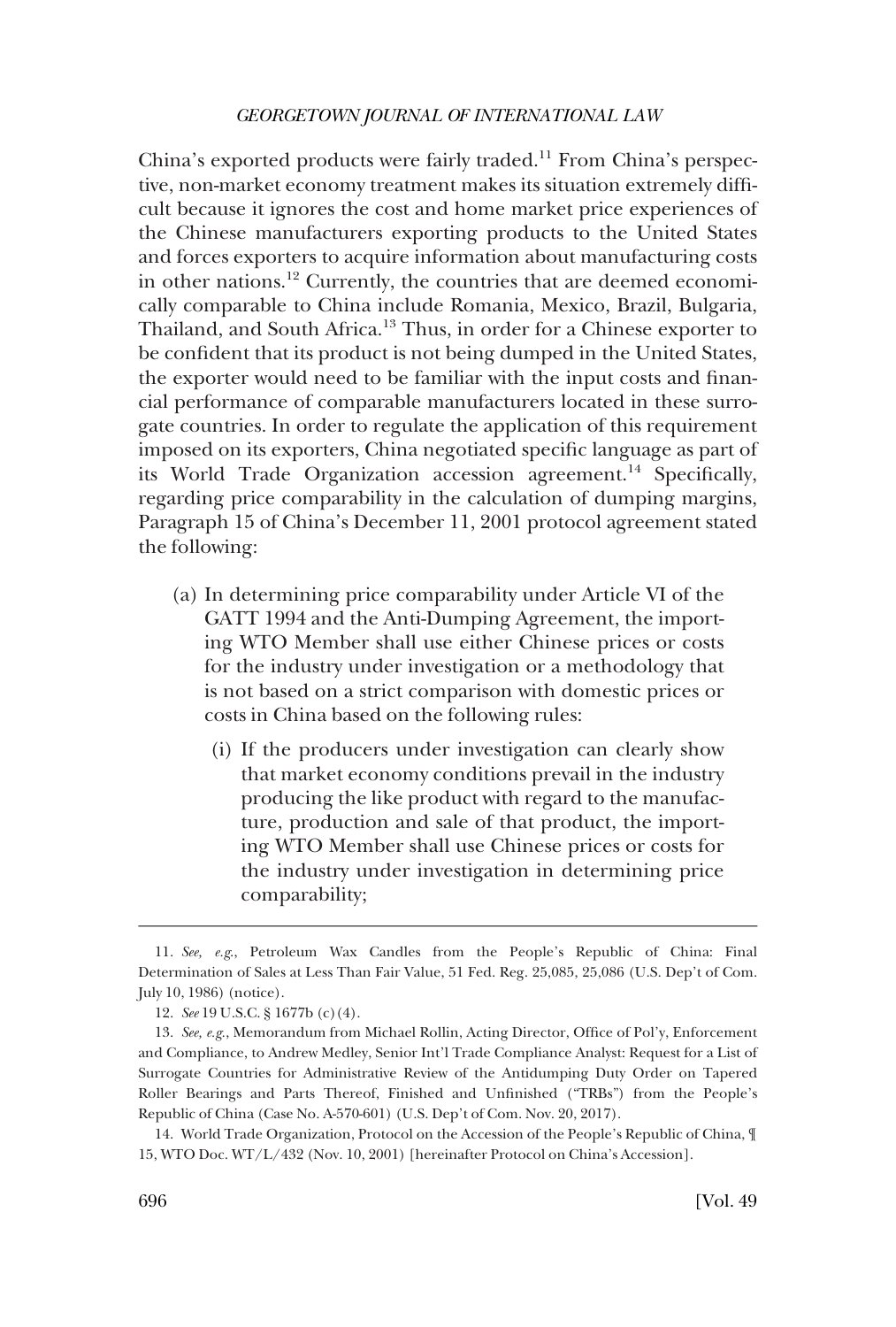- (ii) The importing WTO Member may use a methodology that is not based on a strict comparison with domestic prices or costs in China if the producers under investigation cannot clearly show that market economy conditions prevail in the industry producing the like product with regard to manufacture, production and sale of that product.
- (d) Once China has established, under the national law of the importing WTO Member, that it is a market economy, the provisions of subparagraph (a) shall be terminated provided that the importing Member's national law contains market economy criteria as of the date of accession. In any event, the provisions of subparagraph  $(a)(ii)$  shall expire 15 years after the date of accession. In addition, should China establish, pursuant to the national law of the importing WTO Member, that market economy conditions prevail in a particular industry or sector, the non-market economy provisions of subparagraph (a) shall no longer apply to that industry or sector.<sup>15</sup>

At the time of this negotiation China believed that subparagraph 15 (d) meant that an importing country's ability to use the non-market economy methodology would expire in fifteen years on December 11,  $2016<sup>16</sup>$  For its part, when explaining the safeguard mechanisms contained in the Agreement, the United States Trade Representative referenced "the continued ability to utilize a special non-market economy methodology for measuring dumping in anti-dumping cases against Chinese companies (available for fifteen years)."<sup>17</sup> China believes there was a recognition that non-market economy treatment would expire in 2016. In contrast, the US Government interprets this statement as meaning China's non-market economy treatment would be guaranteed at least through 2016. In any event, whatever USTR stated is not legally controlling, because what matters ultimately is the interpretation of the text of Paragraph 15 in WTO dispute settlement.

<sup>15.</sup> *Id*. ¶ 15. Note subparagraphs 15(b) and (c) relating to countervailing duty methodologies have been deleted for ease of illustration.

<sup>16.</sup> *See US—Price Comparison Methodologies*, *supra* note 7, at 1.

<sup>17.</sup> OFFICE OF THE USTR, EXEC. OFFICE OF THE PRESIDENT, 2002 REPORT TO CONGRESS ON CHINA'S WTO COMPLIANCE 7 (2002), [http:// usinfo.state.gov/topical/econ/wto/02121202.htm.](http://usinfo.state.gov/topical/econ/wto/02121202.htm)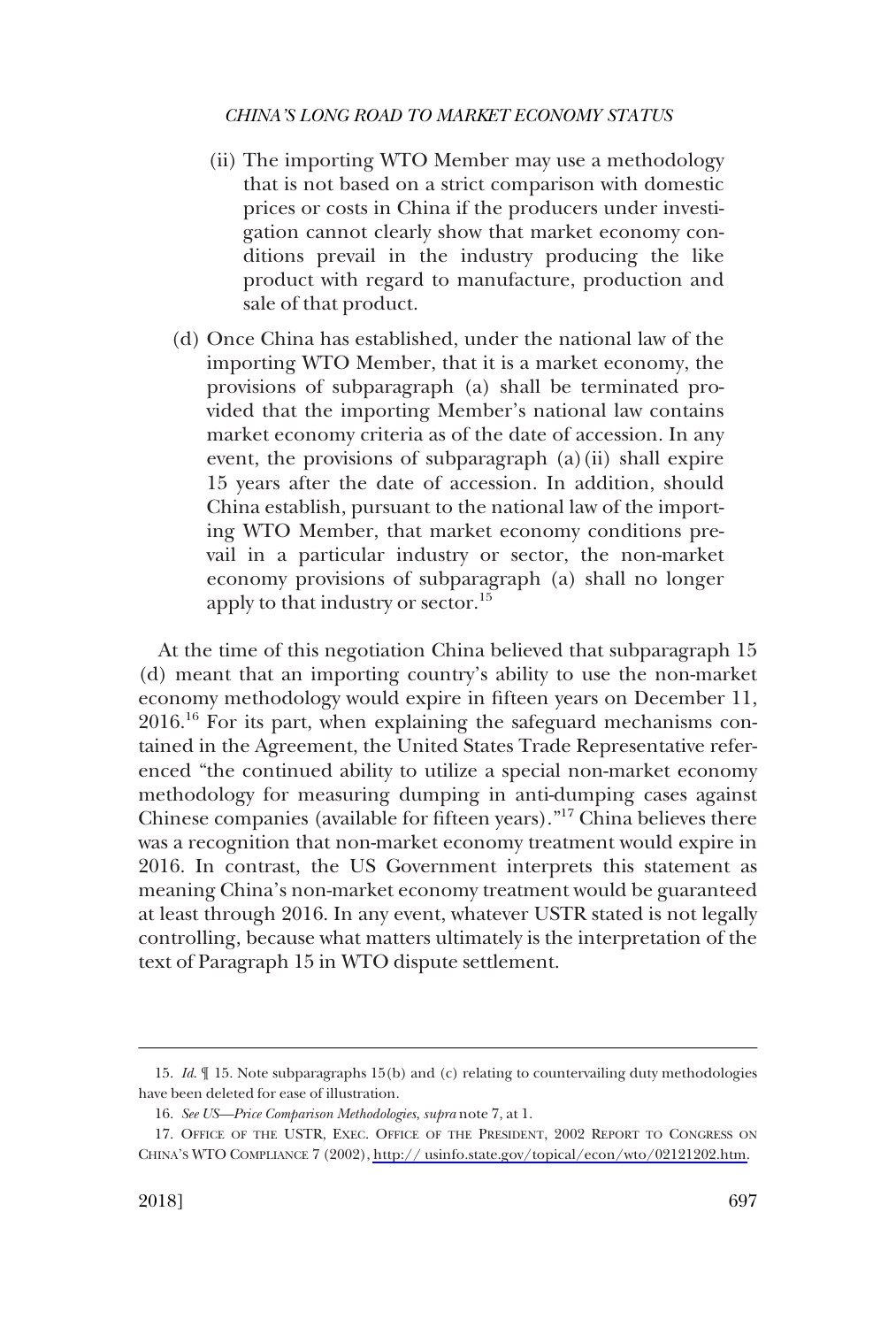### III. POST-ACCESSION DEVELOPMENTS

<span id="page-5-0"></span>Shortly after China's fifteen-year agreement was set into place, the United States began graduating certain countries from non-market economy to market economy status. Russia graduated to market economy status effective April 2, 2002.<sup>18</sup> Romania graduated to market economy status effective January 10, 2003.19 On December 22, 2005, a Chinese exporter requested a reexamination of China's status as a nonmarket economy, and, on February 2, 2006, the Chinese government expressed support for this request.<sup>20</sup> The United States subsequently denied this request.<sup>21</sup>

Although China did not graduate to non-market economy status, joining the WTO nevertheless resulted in an explosion of its exports to the United States. In the first five years from 2002 to 2007, China's exports to the United States grew at an average growth rate of 23 percent per year.<sup>22</sup> By the time the fifteen-year period expired, China's exports to the United States had grown by an average annual rate of 11 percent.23 Even more troubling from the U.S. perspective, the trade deficit with China grew at the same alarming average rate of 11 percent per year resulting in the current  $$375$  billion trade in goods deficit.<sup>24</sup> As can be expected from the magnitude of this trade imbalance, U.S. sentiment toward China became negative. For example, President Trump recently stated that "[a]fter my tour of Asia, all Countries dealing with us on TRADE know that the rules have changed. The United States has to be treated fairly and in a reciprocal fashion. The massive TRADE deficits must go down quickly!"<sup>25</sup> As pervasive involvement of the Chinese government has resulted in numerous subsidies being provided to

<sup>18.</sup> See Issues and Decision Memorandum dated May 2, 2005 that is adopted in *Solid Urea from the Russian Federation: Final Results of Expedited Sunset Review of the Antidumping Duty Order*, 70 Fed. Reg. 24,528 (U.S. Dep't of Com. May 10, 2005).

<sup>19.</sup> See Issue 1 of the Issues and Decision Memorandum that is adopted in *Notice of Final Results of Antidumping Duty Administrative Review and Final Partial Rescission: Certain Cut-to-Length Carbon Steel Plate from Romania*, 71 Fed. Reg. 7008 (U.S. Dep't of Com. Feb. 10, 2006).

<sup>20.</sup> *Notice of Final Determination of Sales at Less Than Fair Value, and Affirmative Critical Circumstances, In Part: Certain Lined Paper Products from the People's Republic of China*, 71 Fed. Reg. 53,079, 53,080 (U.S. Dep't of Com. Sept. 8, 2006).

<sup>21.</sup> *Id*.

<sup>22.</sup> See U.S. CENSUS BUREAU, U.S. INTERNATIONAL TRADE DATA: TRADE IN GOODS WITH CHINA, <https://www.census.gov/foreign-trade/balance/c5700.html>(last visited Mar. 30, 2018).

<sup>23.</sup> *See id*.

<sup>24.</sup> *See id*.

*See* Donald J. Trump @realDonaldTrump, TWITTER (Nov. 13, 2017, 9:20 PM), [https://](https://twitter.com/realdonaldtrump/status/930304414564352000?lang=en) 25. [twitter.com/realdonaldtrump/status/930304414564352000?lang=en.](https://twitter.com/realdonaldtrump/status/930304414564352000?lang=en)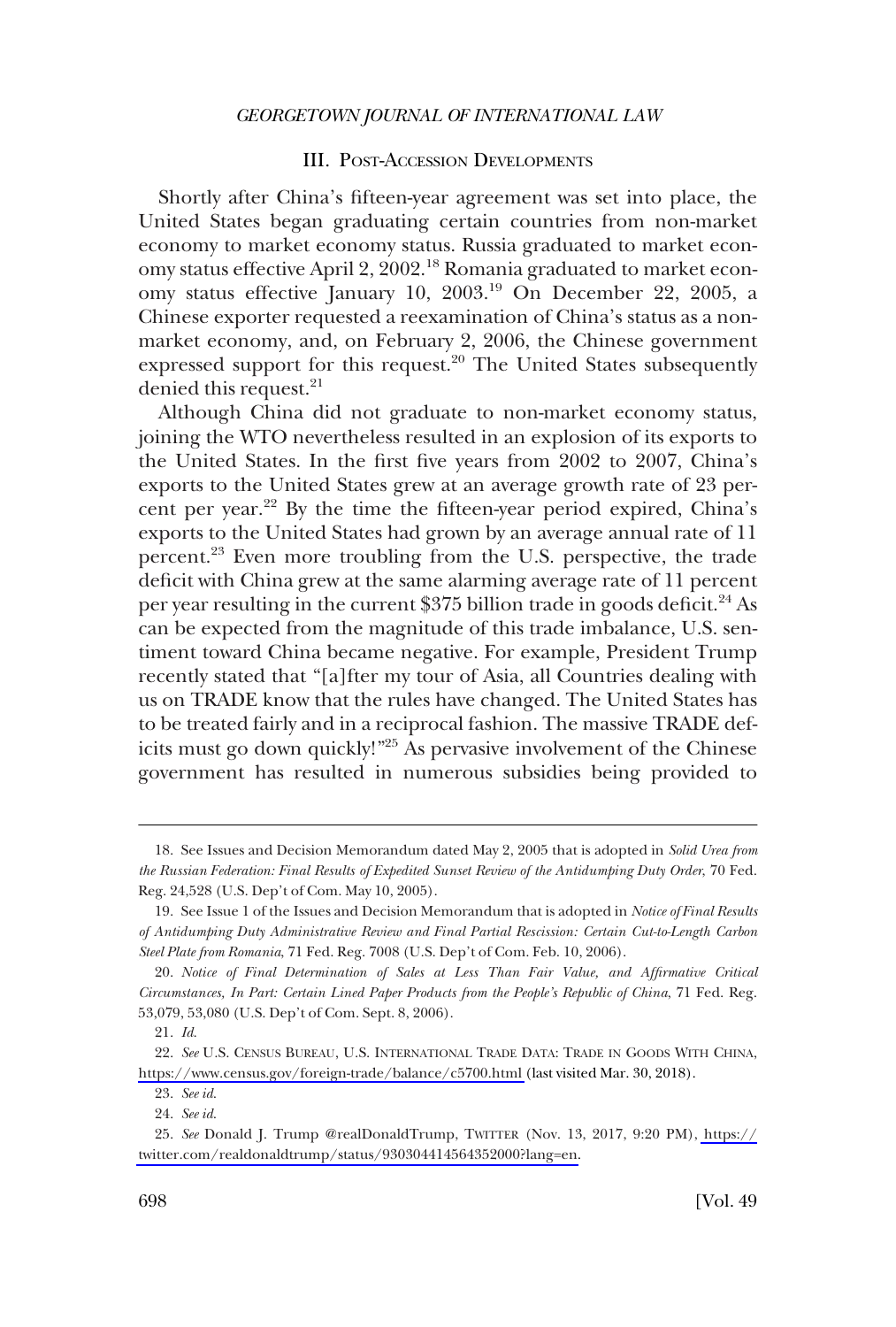<span id="page-6-0"></span>Chinese companies leading to artificially low-priced manufactured goods,<sup>26</sup> the current trade imbalance is a result of China's failure to abide by its WTO commitment of moving toward market economy conditions with the Chinese government taking a less pervasive role in the affairs of its economy.

# IV. THE CURRENT WTO DISPUTE

With the expiration of subparagraph  $15(a)(ii)$  of China's accession protocol agreement on December 11, 2016, China commenced dispute resolution proceedings in the WTO. $27$  The legal question before the WTO is whether the United States and other countries can continue to apply the non-market economy provisions.<sup>28</sup> China believes that it negotiated an end to non-market economy treatment as of December 11, 2016.29 The United States and many other countries disagree with this interpretation.<sup>30</sup> As a result of this disagreement, on December 12, 2016, China requested consultations with the United States at the WTO, contending that the ability of the United States to calculate dumping margins "not based on a strict comparison with domestic prices or costs in China" expired December 11, 2016.<sup>31</sup> On the same day, China filed a similar request for consultations with the EU.<sup>32</sup> These filings triggered the initiation of the current active dispute before the WTO. Even though China has not yet formally pursued this complaint against the United States, it elected to proceed with its complaint against the EU.<sup>33</sup> While the United States and EU have different views on addressing the changes required with the expiration of

<sup>26.</sup> *See, e.g*., Countervailing Duty Investigation of Certain Hardwood Plywood Products from the People's Republic of China, 82 Fed. Reg. 53,473 (U.S. Dep't of Com. Nov. 16, 2017) (final determination); Certain Hardwood Products from the People's Republic of China, 83 Fed. Reg. 504 (U.S. Dep't of Com. Jan. 4, 2018) (amended final determination).

<sup>27.</sup> *See US—Price Comparison Methodologies*, *supra* note 7, at 1.

<sup>28.</sup> *Id*. at 3.

<sup>29.</sup> *Id*.

*See, e.g*., Responses of the United States to EU's Questions Following First Panel Meeting, 30. *European Union— Measures Related to Price Comparison Methodologies (DS516)*, ¶¶ 39-45 (Jan. 19, 2018), [https://ustr.gov/sites/default/files/enforcement/DS/US.3d.Pty.As.EU.Qs.fin.%28public%29.](https://ustr.gov/sites/default/files/enforcement/DS/US.3d.Pty.As.EU.Qs.fin.%28public%29.pdf)  [pdf.](https://ustr.gov/sites/default/files/enforcement/DS/US.3d.Pty.As.EU.Qs.fin.%28public%29.pdf)

<sup>31.</sup> *See US—Price Comparison Methodologies*, *supra* note 7, at 1.

<sup>32.</sup> *See* Request for Consultations by China, *European Union—Measures Related to Price Comparison Methodologies*, WTO Doc. WT/DS516/1 (Dec. 15, 2016).

<sup>33.</sup> *See* Constitution of the Panel Established at the Request of China – Note by the Secretariat, *European Union—Measures Related to Price Comparison Methodologies*, WTO Doc. WT/DS516/10 (July 11, 2017). No panel has been established with respect to China's parallel complaint with the United States.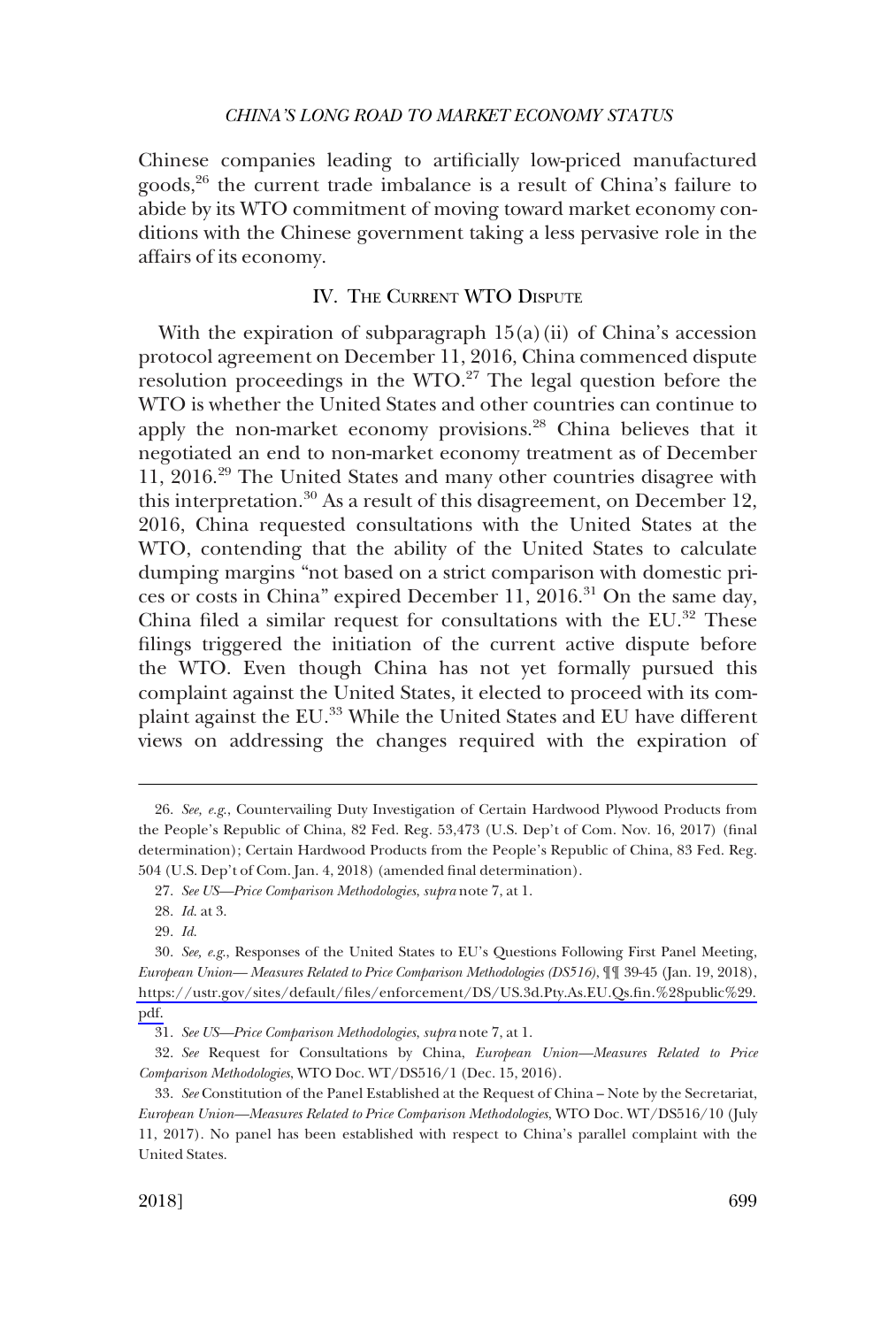subparagraph  $15(a)(ii)$  of China's Accession Protocol Agreement, both trading partners have adopted interpretations that continue to allow the practice of rejecting China's home market prices or costs in favor of surrogate values.<sup>34</sup>

The essence of China's arguments before the WTO panel focuses on the requirement for a change as a consequence of the expiration of paragraph  $15(a)$  (ii).<sup>35</sup> If importing countries continue to treat China in the same manner as before the expiration of Section  $15(a)(ii)$ , then China views these actions as inconsistent with its WTO commitment, which by definition must change after December 11, 2016.

The contrary arguments can be examined through the United States' third-party submission.36 In that submission, the United States focused on the remaining text of China's Accession Protocol Agreement, as well as the broader rules set forth in Article VI of the GATT 1994 (Article VI) and Article 2 of the Agreement on the Implementation of Article VI of GATT 1994 (Anti-Dumping Agreement or ADA).<sup>37</sup>

Notably, the revised language of Paragraph 15 of the China's Protocol Accession Agreement provides discretion for disregarding Chinese prices and costs. For example, the remaining text of paragraph 15(a) states that "the importing WTO Member shall use either Chinese prices or costs for the industry under investigation *or a methodology that is not based on a strict comparison with domestic prices or costs*."38 Further, the remaining text of subparagraph 15(a)(i) states that "*[i]f the producers under investigation can clearly show that market economy conditions prevail*  in the industry producing the like product with regard to the

<sup>34.</sup> *See* Protection Against Dumped and Subsidized Imports from Countries Not Members of the EU, EUR. PARL. DOC. P8\_TA-PROV(2017)0437, items (3)-(7) (2017) (text adopted-provisional edition) (stating that when prices or costs are not the result of free market forces because of substantial government intervention, "costs should be replaced by undistorted costs"); *see also*  Memorandum from Leah Wils-Owens, Office of Pol'y, Enforcement & Compliance, to Gary Taverman, Deputy Assistant Sec'y for Antidumping and Countervailing Duty Operations, China's Status as a Non-Market Economy, Inv. No. A-570-053 (U.S. Dep't of Com. Oct. 26, 2017) [hereinafter Memorandum, *China's Status as a Non-Market Economy*].

The written submission by China at the WTO is not publicly available. Portions of China's 35. arguments can found in the European Union's response submission. *See* First Written Submission by the European Union, *European Union—Measures Related to Price Comparison Methodologies (DS516)* (Nov. 14, 2017) as available at [http://trade.ec.europa.eu/doclib/docs/2017/november/](http://trade.ec.europa.eu/doclib/docs/2017/november/tradoc_156401.pdf)  [tradoc\\_156401.pdf](http://trade.ec.europa.eu/doclib/docs/2017/november/tradoc_156401.pdf)

<sup>36.</sup> *See* Third Party Submission of the United States of America, *European Union—Measures Related to Price Comparison Methodologies (DS516)* (Nov. 21, 2017) [hereinafter US 3rd Party Submission, *EU—Price Comparison Methodologies*].

<sup>37.</sup> *See id*. at Attachment 1, ¶¶ 1.1-1.8.

<sup>38.</sup> Protocol on China's Accession, *supra* note 14, ¶ 15(a) (emphasis added).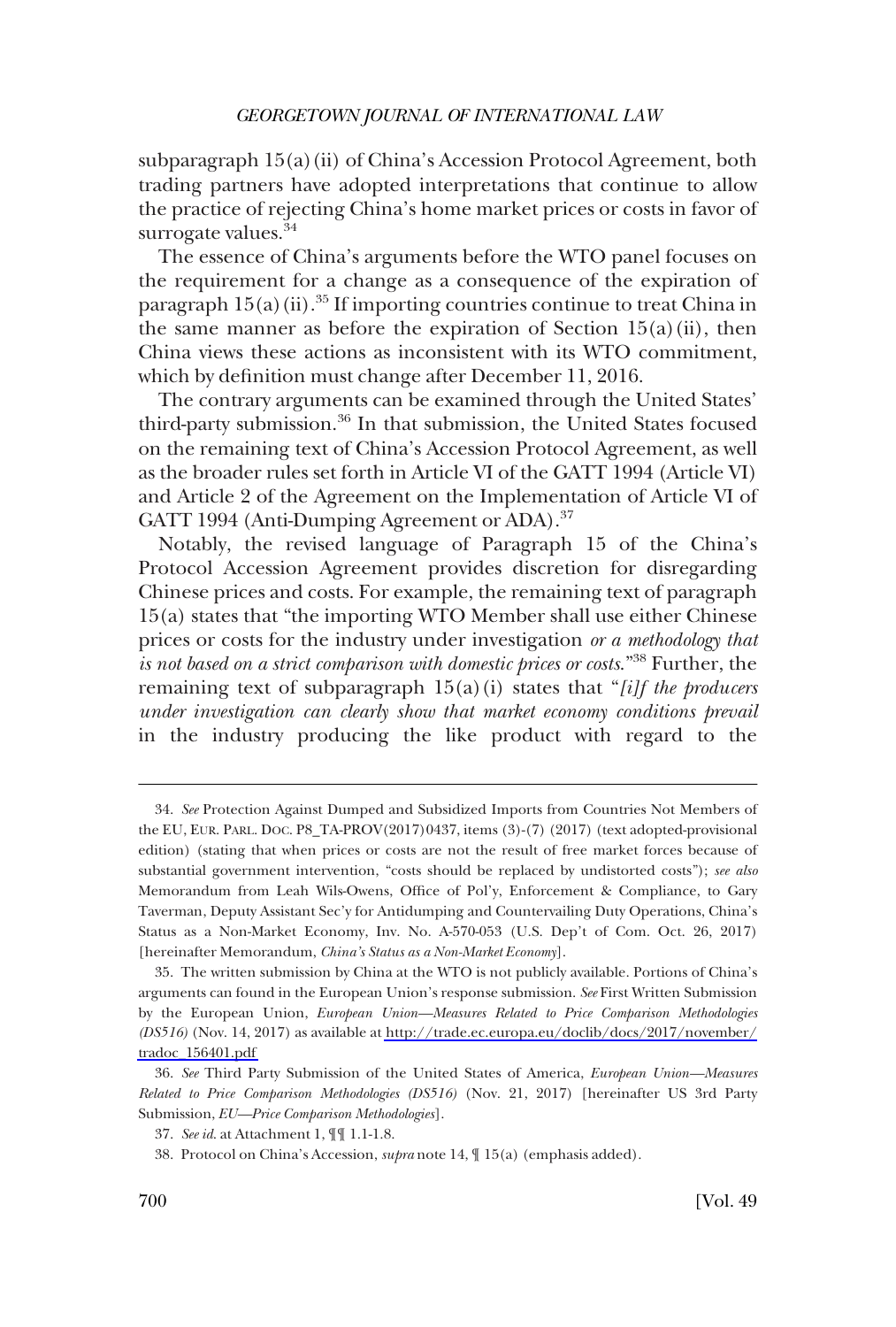manufacture, production and sale of that product, the importing WTO member shall use the Chinese prices or costs for the industry under investigation."39 Thus, the remaining text within Paragraph 15 continues contemplating a methodology that is not based upon Chinese prices and costs when market economy conditions are not present.40

Regarding the change that resulted from the expiration of subparagraph  $15(a)$ (ii) that China believes is required, the removal of this text could be interpreted to mean that the burden of proof regarding the presence or absence of market economy conditions shifted from China to the importing member. For example, the first sentence of remaining subparagraph 15(d) states that "*[o]nce China has established*  under the national law of the importing WTO member, that it is a market economy, the provision of subparagraph  $(a)$  shall be terminated.<sup>"41</sup> Similarly, the third sentence of remaining subparagraph 15(d) states that "*should China establish*, pursuant to national law of the importing WTO member, that market economy conditions prevail in a particular industry or sector, the non-market economy provision of subparagraph (a) shall no longer apply to that industry or sector."42 Under this interpretation, subparagraph 15(a)(ii), which has been removed, required China to demonstrate the presence of market economy conditions, but now that burden has shifted to the importing member.<sup>43</sup> Another point raised by the United States' third-party submission is that the non-market economy provisions in the Accession Protocol Agreement are preserved in the remaining text, as opposed to the expired text.<sup>44</sup> Specifically, expired subparagraph  $15(a)(ii)$  referenced the "the nonmarket provisions of subparagraph (a)."45 An interpretation that the non-market economy provisions are still contained in subparagraph 15 (a) as opposed to expired subparagraph  $15(a)(ii)$ , provides additional support for the U.S. argument that the text drafters contemplated the burden shifting to the importing countries to establish certain facts, as opposed to the expiration of the non-market economy methodology altogether.

<sup>39.</sup> *Id*. (emphasis added).

<sup>40.</sup> *See* US 3rd Party Submission, *EU—Price Comparison Methodologies*, *supra* note 36, at Attachment 1, ¶ 8.4.5.

<sup>41.</sup> Protocol on China's Accession, *supra* note 14, ¶ 15(a) (emphasis added).

<sup>42.</sup> *Id*. (emphasis added).

<sup>43.</sup> *See* US 3rd Party Submission, *EU—Price Comparison Methodologies*, *supra* note 36, at Attachment 1, ¶¶ 8.5.5-8.5.6.

<sup>44.</sup> *See id*. at Attachment 1, ¶ 8.3.7.

<sup>45.</sup> Protocol on China's Accession, *supra* note 14, ¶ 15(a).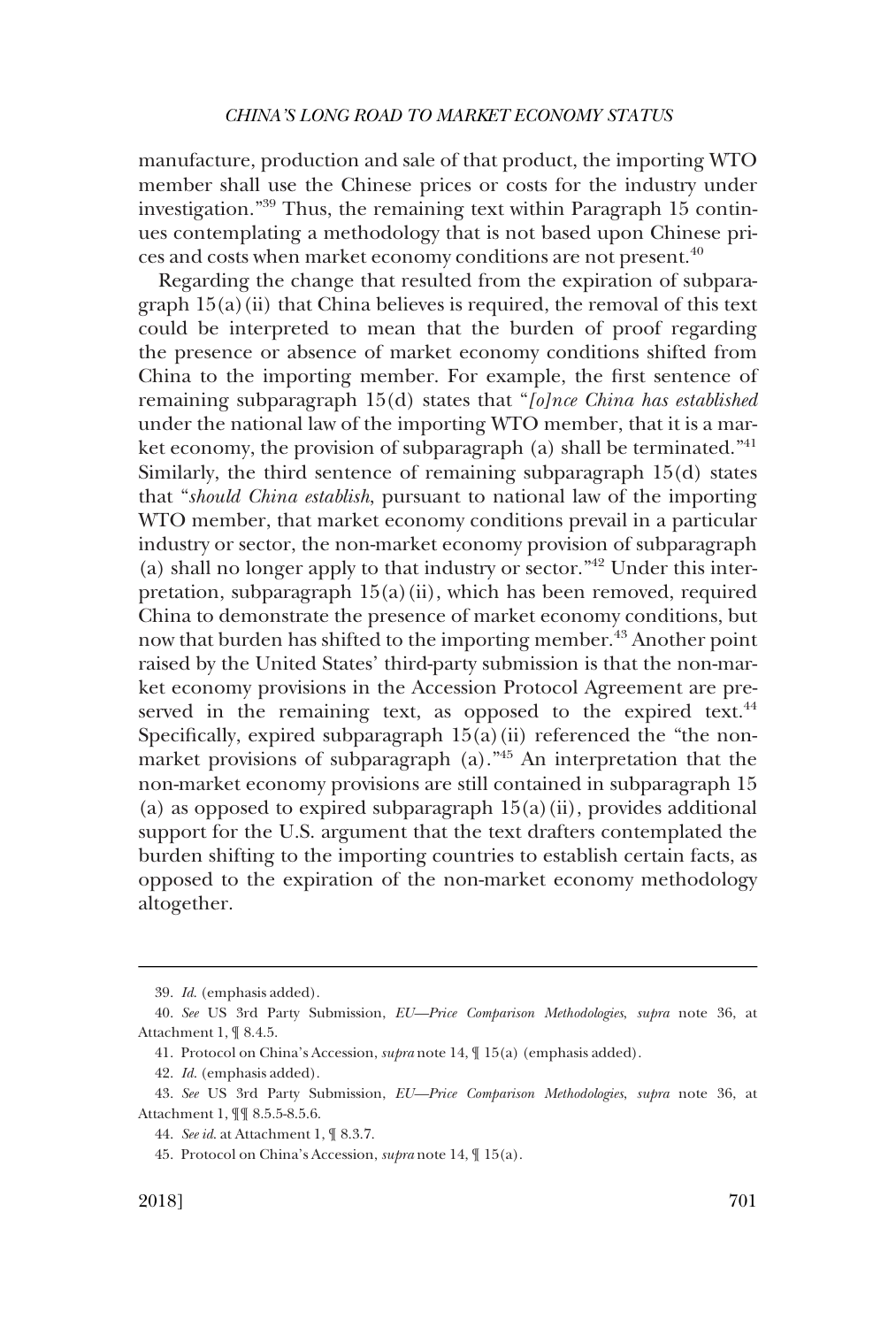More importantly, the United States references Article VI and Article 2 of the ADA as supporting WTO members' continued use of the nonmarket economy methodology.46 Article VI states that the domestic prices used in the comparison to export prices in dumping calculations must be "comparable" and "in the ordinary course of trade," thereby acknowledging that domestic prices can be flawed or inconsistent with market-determined prices.<sup>47</sup> Further, Article VI provides an example of flawed domestic prices as follows:

It is recognized that, in the case of imports from a country which has a complete or substantially complete monopoly of its trade and where all domestic prices are fixed by the State, special difficulties may exist in determining price comparability for the purposes of paragraph 1, and in such cases importing contracting parties may find it necessary to take into account the possibility that a strict comparison with domestic prices in such a country may not be always be appropriate.<sup>48</sup>

To further illustrate the ample discretion afforded to WTO members for disregarding prices that are not set by market forces, the United States provided several examples of those situations.<sup>49</sup> Prices determined as part of a liquidation sale, for instance, could be considered outside the ordinary course of trade and therefore not subject to normal market conditions.50 Disregarding domestic prices among affiliated parties is another example where WTO members can exercise their discretion in rejecting prices that are not subject to normal market forces.<sup>51</sup> Similarly, members are free to disregard the sales price of

48. GATT 1994, *supra* note 47, Ad art. VI, ¶ 1(2).

49. *See* US 3rd Party Submission, *EU—Price Comparison Methodologies*, *supra* note 36, at Attachment 1, ¶ 7.3.2.

<sup>46.</sup> *See* US 3rd Party Submission, *EU—Price Comparison Methodologies*, *supra* note 36, at Attachment 1, ¶¶ 1.1-1.8.

<sup>47.</sup> General Agreement on Tariffs and Trade 1994, Apr. 15, 1994, Marrakesh Agreement Establishing the World Trade Organization, Annex 1A, art. VI, ¶ 1(a), 1867 U.N.T.S. 187 (1994) [hereinafter GATT 1994]; *see also* Agreement on Implementation of Article VI of the General Agreement on Tariffs and Trade 1994, Apr. 15, 1994, Marrakesh Agreement Establishing the World Trade Organization, Annex 1A, art. 2, ¶ 2.1, 1868 U.N.T.S. 201 (1994).

<sup>50.</sup> *See id*. ¶ 7.3.2.2 (citing Appellate Body Report, *United States—Anti-Dumping Measures on Certain Hot-Rolled Steel Products from Japan*, ¶¶ 141, 143 n.106, WTO Doc. WT/DS184/AB/R (adopted July 24, 2001)).

<sup>51.</sup> *See id*. ¶ 7.3.2.3 (citing Appellate Body Report, *United States—Anti-Dumping Measures on Certain Hot-Rolled Steel Products from Japan*, ¶¶ 141, 143, WTO Doc. WT/DS184/AB/R (adopted July 24, 2001)).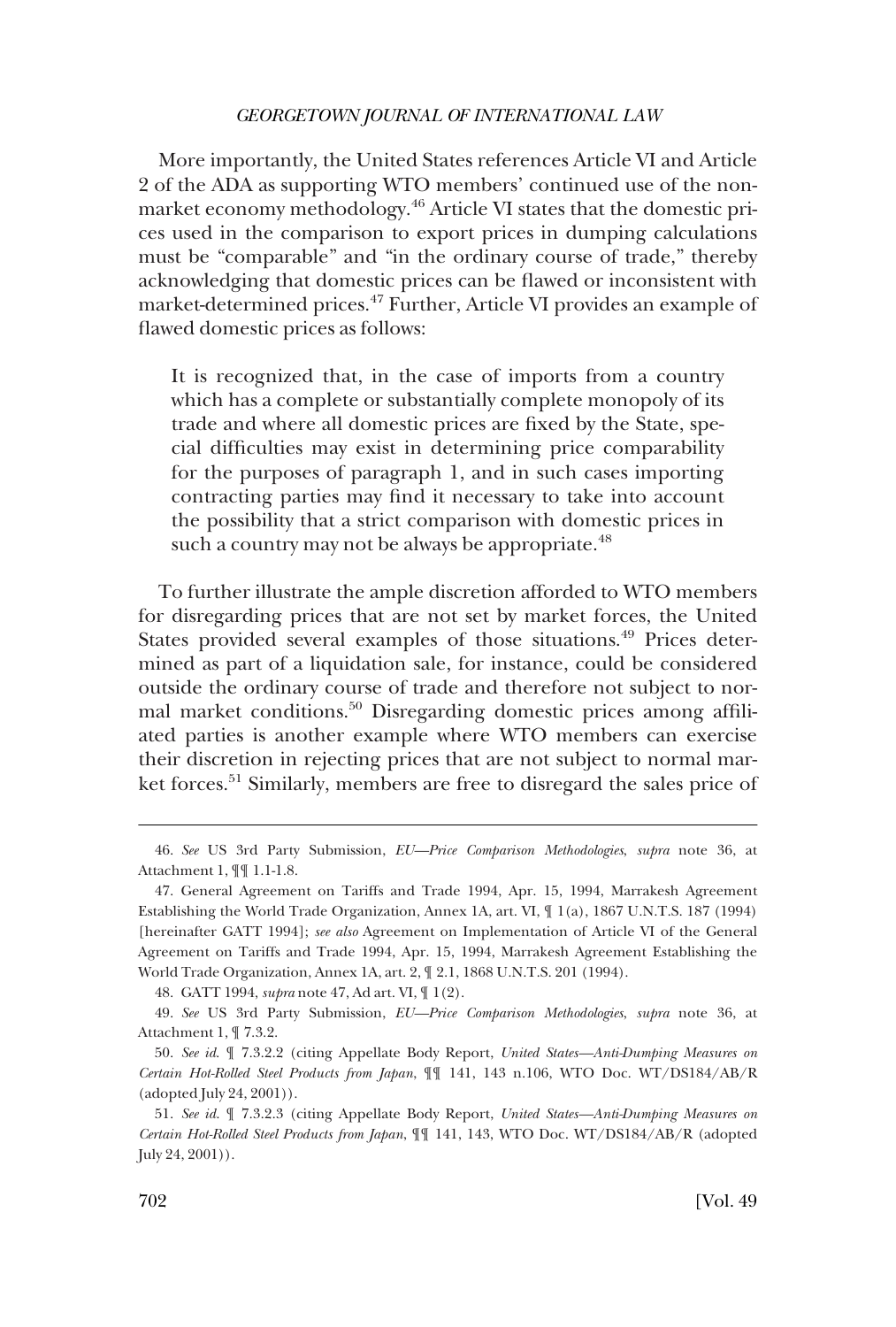<span id="page-10-0"></span>an input that is deemed not to be reflective of an arm's length transaction.52 Given that domestic prices and costs are routinely disregarded in antidumping proceedings, China faces a difficult task in its WTO appeal.

# V. RECENT EVENTS

U.S. law defines a non-market economy country as "any foreign country that the administering authority determines not to operate on market principles of costing or pricing structures, so that sales of merchandise do not reflect the fair value of the merchandise."53 U.S. law identifies the following six factors that should be evaluated in order to determine if a particular country is a non-market economy:

- i. the extent to which the currency of the foreign country is convertible into the currency of other countries;
- ii. the extent to which wage rates in the foreign country are determined by free bargaining between labor and management,
- iii. the extent to which joint venture or other investments by firms of other foreign countries are permitted in the country,
- iv. the extent of government ownership or control of the means of production,
- v. the extent of government control over the allocation of resources and other price and output decisions of enterprises, and
- vi. such other factors as the administering authority considers appropriate.<sup>54</sup>

Based on its interpretation that China's Accession Protocol Agreement merely shifted the burden of proof to establish certain facts to the importing country, the U.S. Commerce Department recently reexamined these six factors and concluded that China remains a nonmarket economy country.<sup>55</sup> Some of the key findings in this assessment include lingering problems associated with the convertibility of Chinese currency and findings that China "still maintains significant restrictions

<sup>52.</sup> *See id*. ¶ 7.3.2.4 (citing Appellate Body Report, *European Union*—*Anti-Dumping Measures on Biodiesel from Argentina*, ¶ 6.41, WTO Doc. WT/DS473/AB/R (adopted Oct. 6, 2016)).

<sup>53. 19</sup> U.S.C. § 1677 (18)(A).

<sup>54.</sup> *Id*. § 1677 (18)(B).

<sup>55.</sup> Memorandum, *China's Status as a Non-Market Economy*, *supra* note 34, at 7.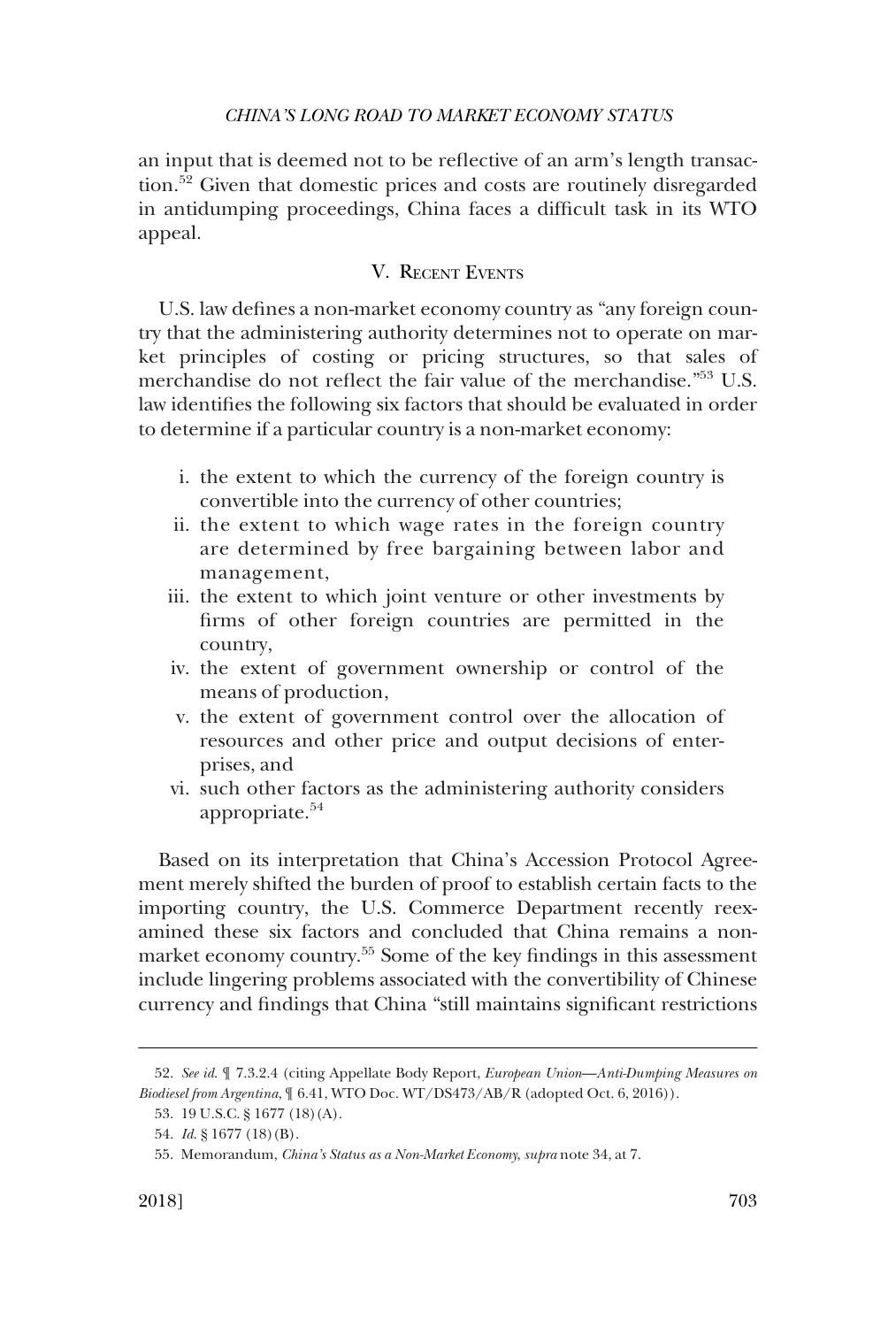on capital account transactions and intervenes considerably in on shore and offshore [foreign exchange] markets."56 Regarding whether China's wage rates are determined based on free bargaining between labor and management, Commerce found that Chinese workers "do not have the legal right to strike or organize independently, and as such have no meaningful freedom of association" and that all trade unions are affiliates of government-controlled entities.<sup>57</sup> Regarding foreign investment, Commerce found that the Chinese government continues "to impose significant barriers to foreign investment including equity limits and local partner requirements" and that the Chinese government is able "to channel foreign investment into the producers, products technologies, and industries it seeks to support, while limiting foreign investment in those sectors that it finds strategically important to develop."58

Regarding the Chinese government's control over production, Commerce referenced its significant control over land as a key means of controlling production.59 Commerce noted that "[t]here is no private land ownership, rural and urban land markets are segmented, and the government remains the final arbiter of how land is used."<sup>60</sup> Commerce also found that the Chinese government exerted control over production through its ownership interest in companies "throughout the enterprise sector" and that these "sectors and industries extended beyond those that typically raise natural monopoly or public goods and services policy considerations."<sup>61</sup>

Regarding government control over the allocation of resources and over price and output decisions, Commerce stated that "[i]ndustrial policies remain a prominent mechanism through which the Chinese government influences the allocation of resources."62 Commerce also stated:

An essential element of a market-based economic system is the predominance of prices that reflect relative scarcity. In a wellfunctioning market economy, scarcity-based prices determine the allocation of resources, guide the selection of investments, and help determine the relationship between supply and

60. *Id*.

<sup>56.</sup> *Id*. at 19.

<sup>57.</sup> *Id*. at 31.

<sup>58.</sup> *Id*. at 51.

<sup>59.</sup> *Id*. at 116.

<sup>61.</sup> *Id*. at 115.

<sup>62.</sup> *Id*. at 178.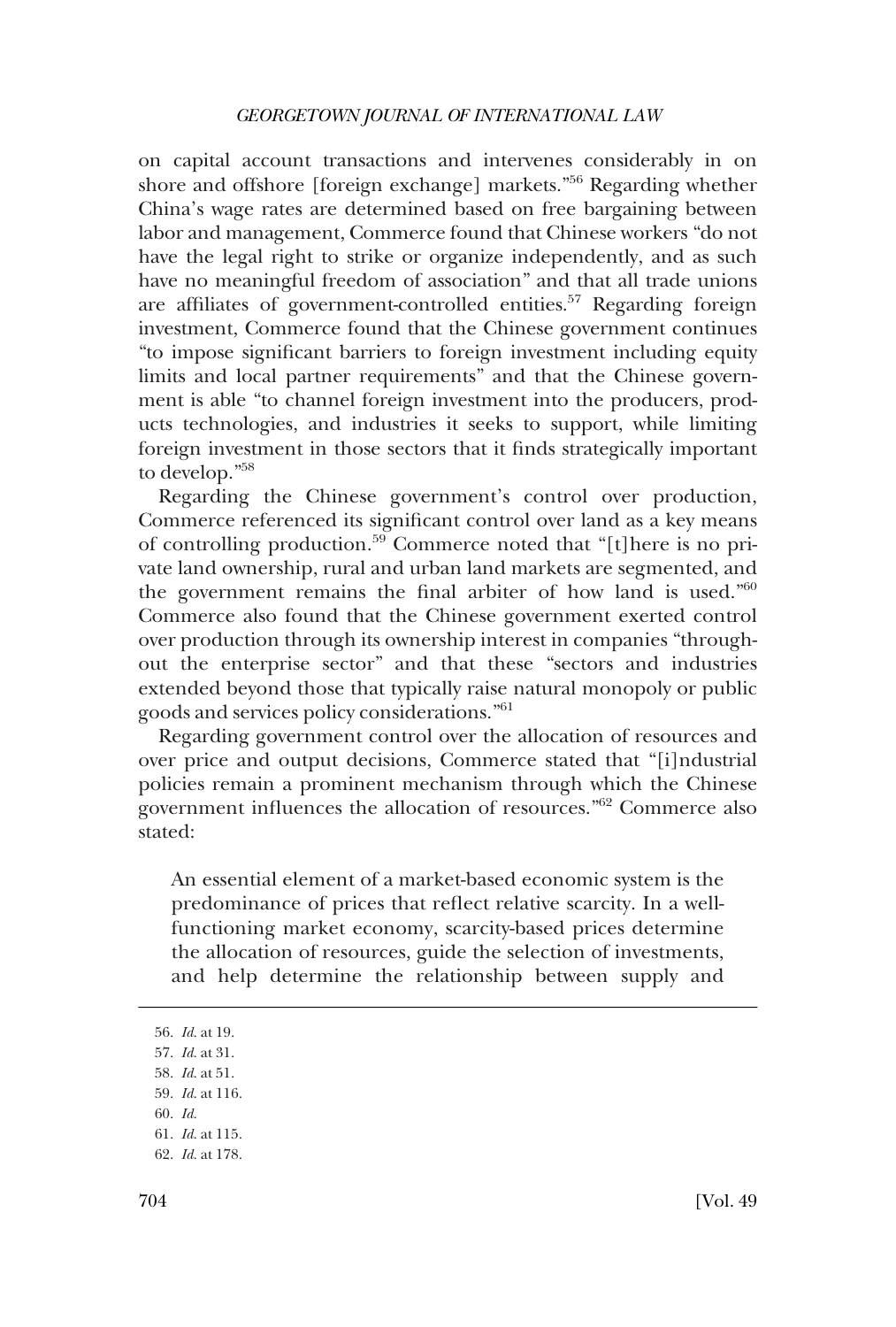demand of factors of production and goods and services. The prices of most goods and services in China today are not formally controlled by the government. However, the Chinese government retains substantial discretion and employs an extensive system of national and local government policies and regulations through which it explicitly determines or otherwise exerts a high degree of control over prices it deems essential or strategic.<sup>63</sup>

Regarding the last discretionary factor, Commerce's analysis included a focus on China's legal system noting that it is designed and operates to be subordinate to the Chinese communist party ("CCP") and state policy and guidance, further noting that "[k]ey legal institutions are structured to be able to respond to CCP direction."64 Commerce found that the "CCP ultimately has the power to shape judicial activities on a large scale by retaining the ability to directly intervene on a case-by-case basis."65

The European Commission ("EC") recently issued a similar report commenting on the significant market distortions caused by Chinese government interventions.66 Some of the key findings in the EC report include a description of China's socialist economy:

Hence, this unique economic system grants the State, as well as the CCP, a decisive role in the economy. The leadership role of the CCP and its all-encompassing controls are inherent in China's official designation as a socialist market economy. The basic features of the socialist market economy are a dominant state-ownership, which the State and the party wish to further strengthen and expand e.g. by the creation of national champions, an extensive and sophisticated economic planning system, an interventionist government policy in the economy in order to implement these plans by using a broad array of tools, including guiding catalogues, investment screening, financial incentives etc. There are very close linkages between these features as they all appear to follow the same goal of tight control

<sup>63.</sup> *Id*. at 179.

<sup>64.</sup> *Id*. at 195.

<sup>65.</sup> *Id*.

<sup>66.</sup> Eur. Commission (EC), Corrigendum to Commission Staff Working Document on Significant Distortions in the Economy of the People's Republic of China for the Purposes of Trade Defence Investigations, SWD (2017) 483 final/2 (Dec. 20, 2017).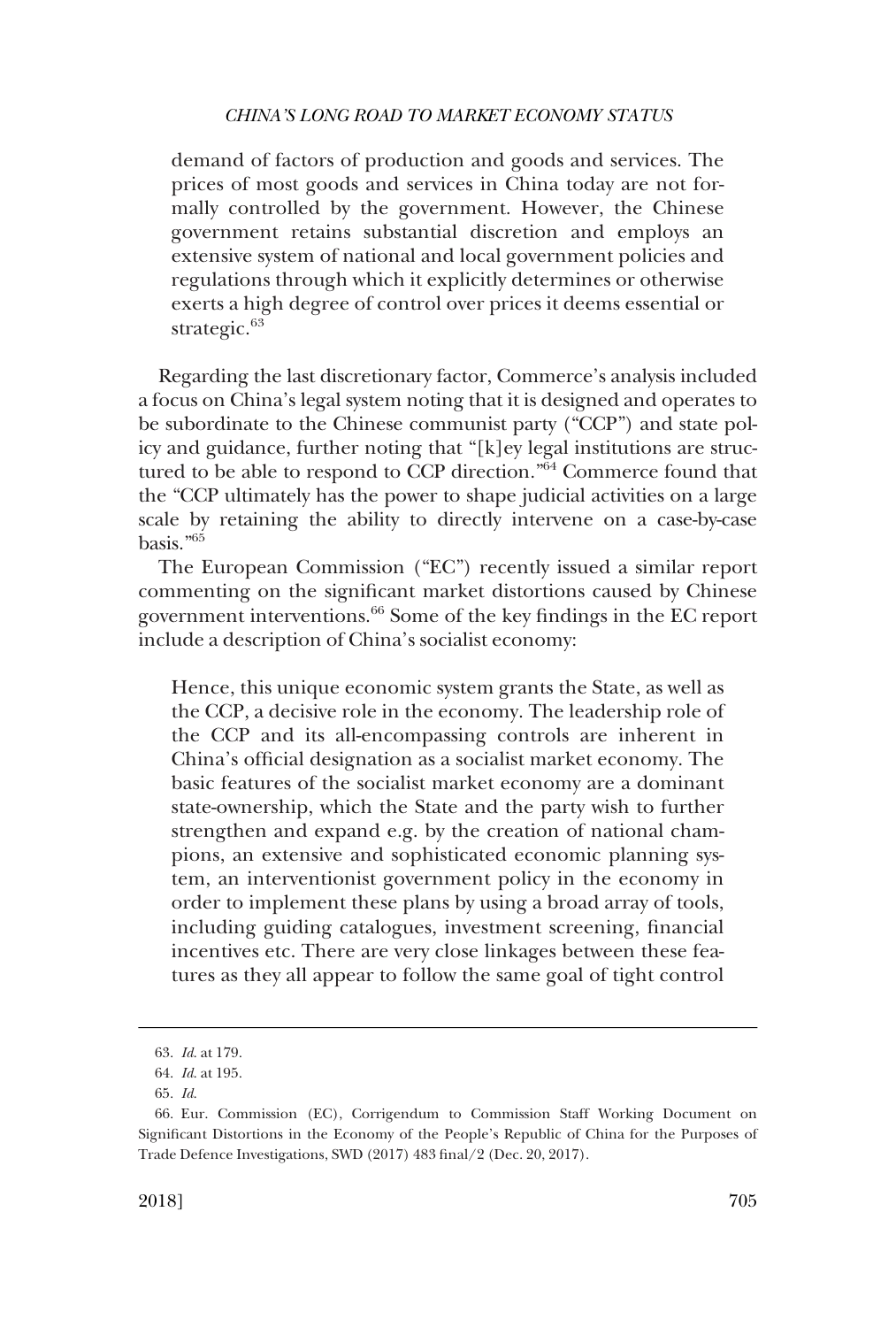by the State on the economy. All this leads to non-market based resource allocations and to the creation of overcapacities in many sectors.<sup>67</sup>

In addition, the EC found countrywide market distortions related to land, energy, capital, raw materials and other material inputs, and labor.<sup>68</sup> Regarding the energy sector, the EC noted that while "regulatory control is normal for this sector, the Chinese energy sector has a number of features that go beyond it."69 The EC concluded that "the overall picture emerging is one where normal market considerations do not prevail on the Chinese market for energy, given the significant state intervention in production and pricing."70 The EC also commented upon the Chinese government's ability to "significantly influence the prices of raw materials," noting that "[b]y artificially increasing or decreasing the level of the raw materials supply, or simply by centrally setting the prices, the government can steer the prices upwards or downwards."71

The EC report also examined market distortions that exist in specific sectors including the steel, aluminum, chemical, and ceramics industries.72 Within these industries, the EC found that market distortions were caused by the Chinese government's intervention through all levels of government including the national, regional, and municipal levels via various planning and regulatory directives.73 In addition, the Chinese government exercises its control through its State Owned Enterprises (SOEs), which are defined in the EC report as "under the control of the state, either by the state being the ultimate beneficiary owner of the majority of voting shares or otherwise exercising an equivalent degree of control."74 Within the steel sector, the EC found that SOEs account for roughly half of all the steel producers.<sup>75</sup> Similarly, within the aluminum sector, the EC found that SOEs account for more than half of all aluminum producers.76 And, within the chemical sector,

76. *Id*. at 387-88.

<sup>67.</sup> *Id*. at 21. 68. *See id*. at 203-344. 69. *Id*. at 234. 70. *Id*. 71. *Id*. at 325. 72. *See id*. at 345-463.

<sup>73.</sup> *Id*. at 375, 398, 434, 462.

<sup>74.</sup> *Id*. at 85.

<sup>75.</sup> *Id*. at 358.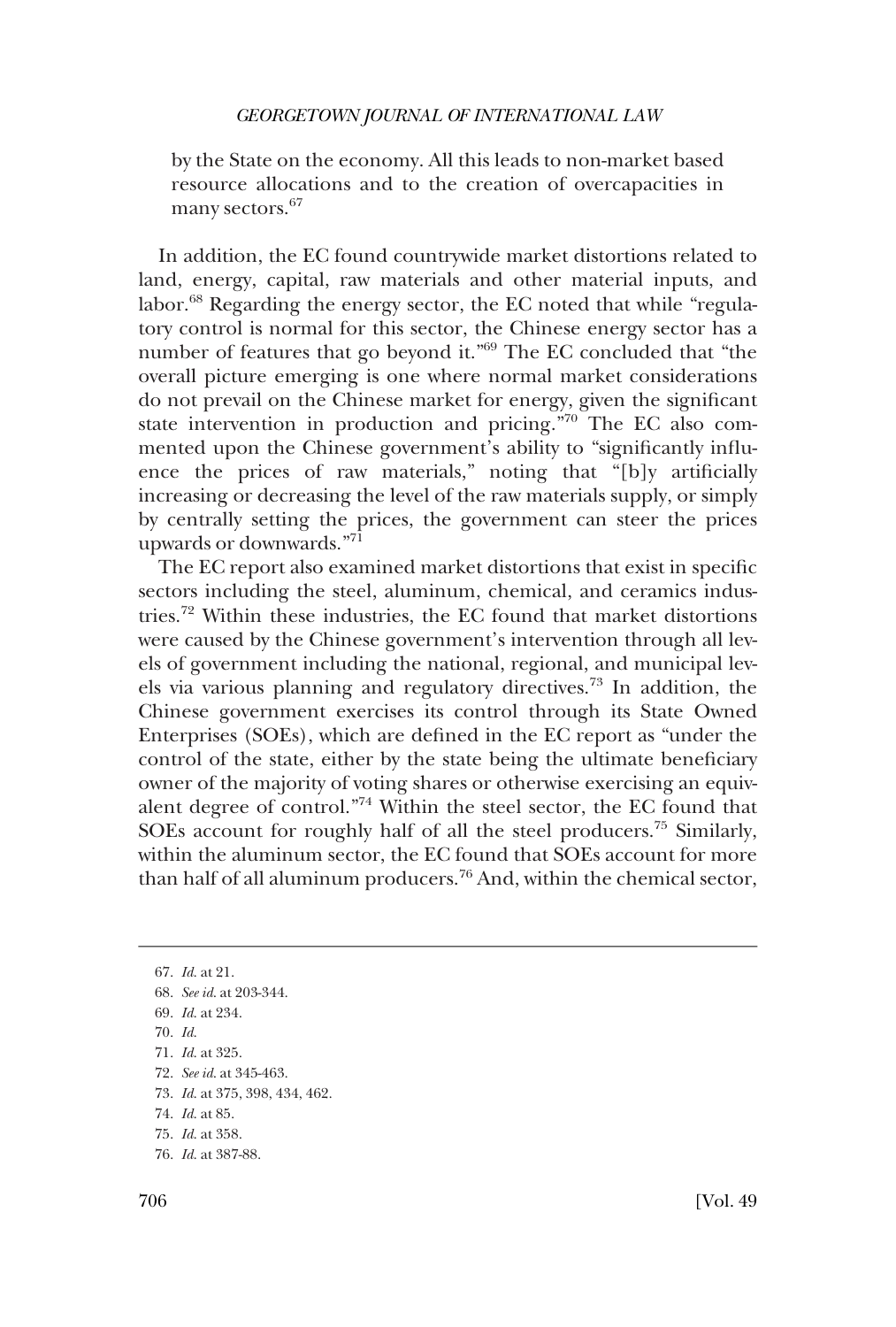the EC found that SOEs represent 52 percent of total assets of the chemical companies.<sup>77</sup>

The findings of the U.S. government and the European Commission illustrate the lack of market economy forces in China. Indeed, in some respects, other recent developments suggest that China may be headed in the opposite direction than expected when it joined the WTO. As opposed to the Chinese government divesting its interests in the wide array of industries in which it currently holds an ownership interest, the Communist Party recently pushed through changes that more formally recognize its role in those industries.78 Historically, a Chinese government entity (or its investment arm) was the visible aspect of an SOE.<sup>79</sup> In the past year, the articles of association of SOEs have been revised to acknowledge the role of the Communist Party as opposed to the Chinese state.80 By example, CSC Financial Co. Ltd, a leading Chinese investment bank and brokerage firm, reported that it

establish[ed] an organization of Communist Party of China (the "Party") in accordance with the relevant regulations of the Constitution of the Communist Party of China and Company Law of China, and the Party Committee shall play the role as the leader, setting the direction, managing the overall situation and ensuring implementation.<sup>81</sup>

This change undermines the company boards and demonstrates that the Communist party is tightening, not loosening, its grip over SOEs.

<sup>77.</sup> *Id*. at 403.

<sup>78.</sup> CSC Financial Co., Ltd., Announcement: Proposed Amendments to the Articles of Association (Nov. 23, 2017) [hereinafter CSC Financial Announcement]; *see also Guidelines Regarding Incorporating Party Construction Work into the Articles of Association of Central Financial Enterprises*, Cai Jin (2017) No. 48, May 27, 2017, by the Ministry of Finance of the PRC; *Circular on Firmly Promoting the Incorporation of Party Construction Work Requirements into the Articles of Association of State-owned Enterprises*, Zu Tong Zi (2017) No. 11, March 15, 2017, by the Communist Party Committee of the SASAC and the Organization Department of the Central Committee of the Chinese Communist Party.

<sup>79.</sup> *See e.g*., CSC FINANCIAL CO., LTD., 2016 ANNUAL REPORT 91 (Apr. 20, 2017) (identifying investment arms of Chinese government entities "BSCOMC" and "Central Huijin" as its cumulative majority shareholders).

<sup>80.</sup> *See e.g*., CSC Financial Announcement, *supra* note 78.

<sup>81.</sup> *Id*.